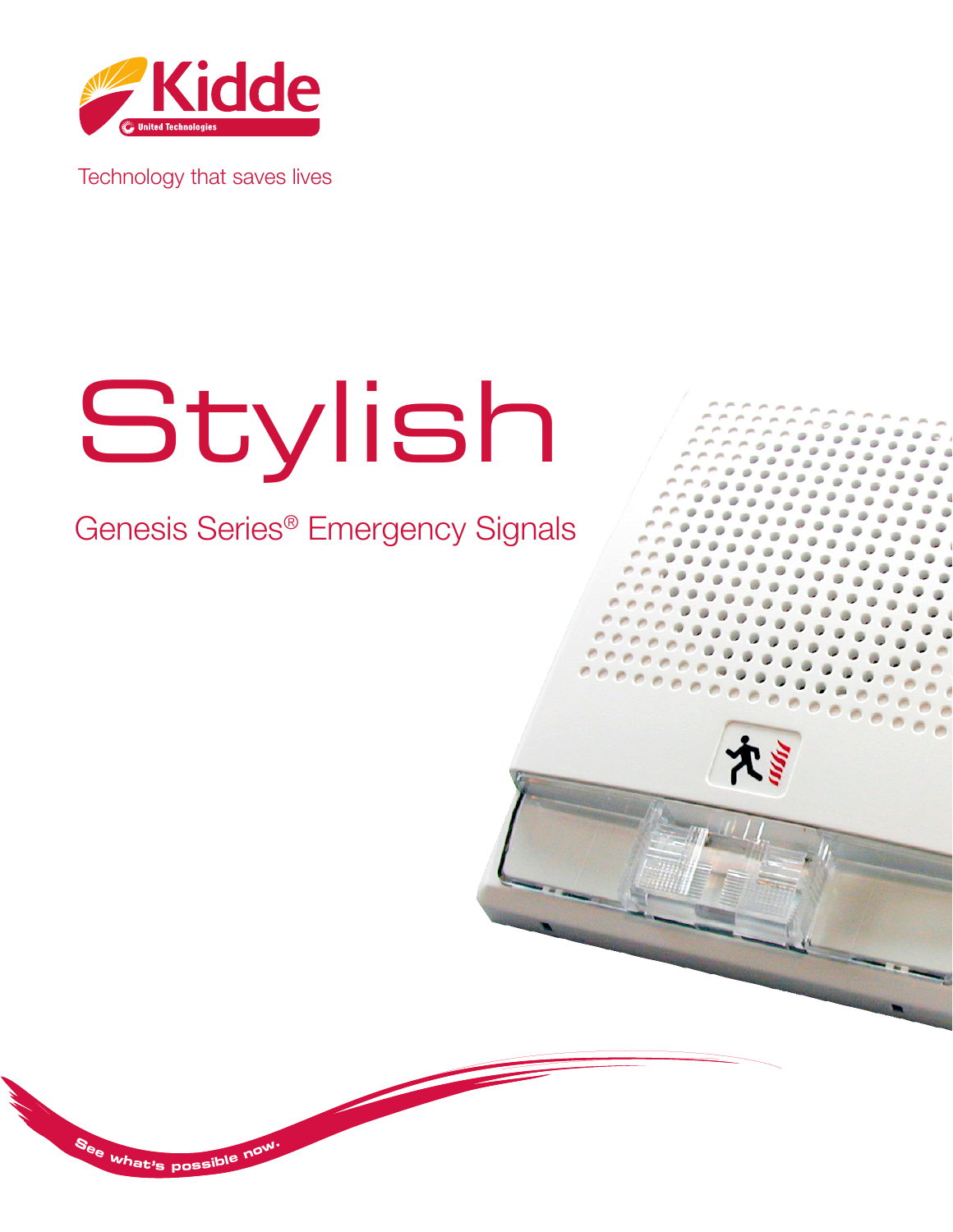Model of discretion: Slim and discreet, Genesis horn-strobes complement any decor (shown actual size).

With Style<br>The award-winning Genesis line of products The award-winning Genesis line of products represents the rebirth of emergency signals with looks, features, and performance benefits designed with your project in mind. Wall strobes, horns, and chimes about the size of a deck of playing cards offer a discreet alternative to bulky devices, while speakers and ceiling models with clean modern lines blend inconspicuously with their surroundings.

#### Signaling on-demand

Though designed for discretion, Genesis signals are also engineered to command attention. Wall-penetrating low frequency output and patented *FullLight* strobe technology immerse the protected area with levels of light and sound that simply can't be ignored, while meeting the latest standards for sleeping areas and locations with high ambient sound.

Genesis brings on-demand signaling to every application with an unparalleled range of field-configurable options: horns and chimes with high/low dB output settings; speakers with multiple wattage tap and voltage selections; and strobes with selectable candela output and



Genesis output levels are changed by simply opening the device and sliding the selectors to the desired settings. Settings remain visible through small windows on the device even after the cover is closed.



Genesis wall and ceiling signals may be ordered with optional "FIRE" or "ALERT" markings. Models are available with housings in fire alarm red or architecturally pleasing white.

| ۴ |                                                                                                                                                     |   |
|---|-----------------------------------------------------------------------------------------------------------------------------------------------------|---|
|   | <b>CONTRACT MARKERSHIP &amp; COMPANY</b><br><b><i><u>PERSONAL PROPERTY OF STATE OF GROOM</u></i></b><br>2222211 0000000000 0000000<br><br>≕<br>---- |   |
| Ë |                                                                                                                                                     | ¢ |
|   |                                                                                                                                                     |   |
|   |                                                                                                                                                     |   |

Optional trim plates for wall horns, chimes, and strobes are ideal for covering openings left behind during retrofits; red or white models are available with or without "FIRE" marking.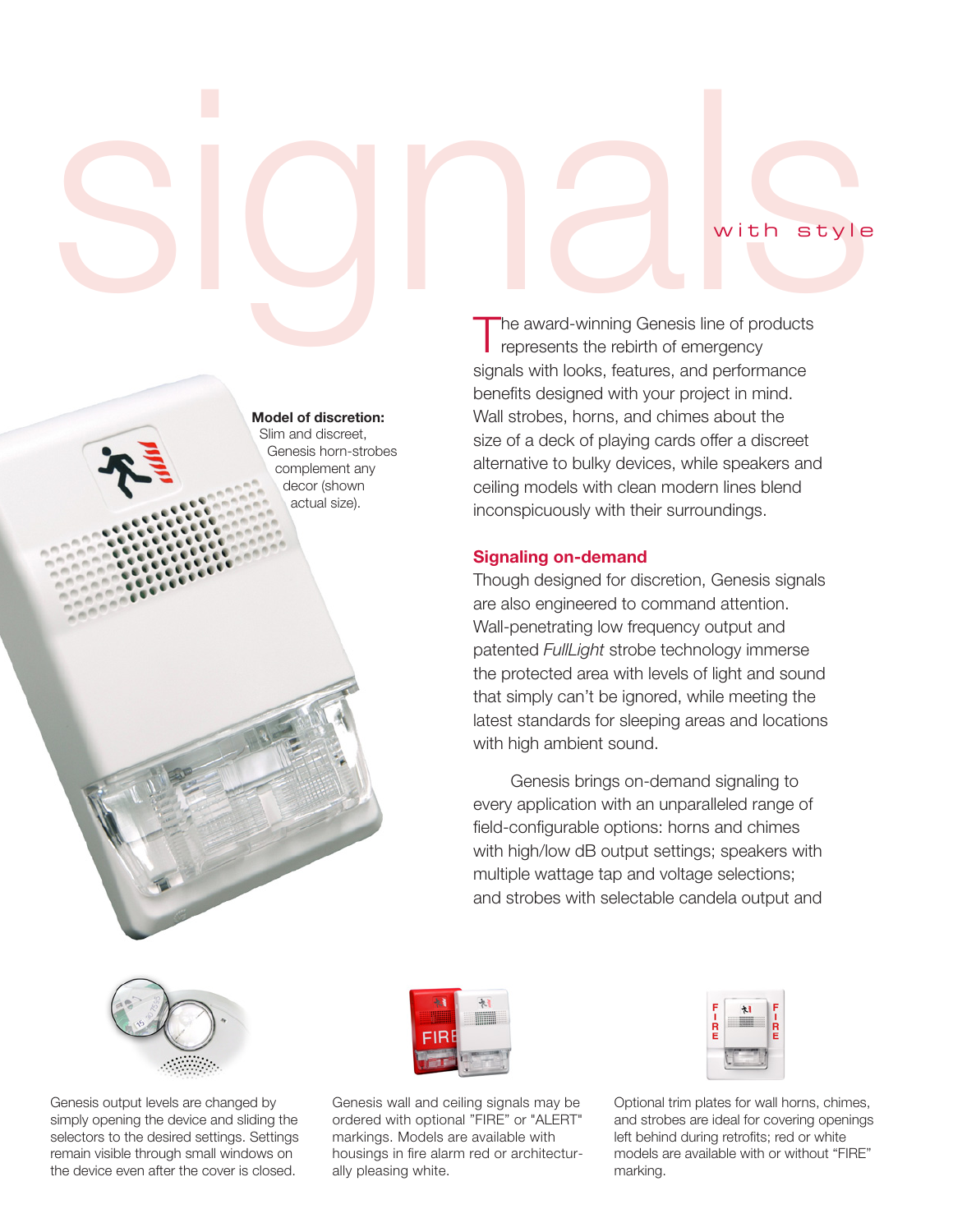

Ceiling models are suitable and fully listed for wall mount applications.



flash rate – options that put you in the driver's seat when time is short, budgets slim, and manpower at a premium. It also means fewer parts to stock, less inventory to worry about, and the flexibility to meet changing demands – on the fly – without having to reinstall equipment or order more parts!



## Innovative features

The Genesis G4E Strobe Expander offers both Mass Notification and Life Safety System notification capabilities by providing a separate,

independently-controlled strobe that fits readily behind a Genesis speaker or speaker-strobe.

### Application flexibility

Whether you're designing for a new landmark structure, or simply retrofitting a local strip mall, competitively-priced Genesis signals bring value, good looks, and installation flexibility to every application. Contact Kidde today to learn how your signal solutions can be the model of discretion.

## A complete line engineered to deliver innovative features and superb output.

#### **Strobes**

- Selectable 15-177 candela output
- Fixed 15/75 candela models available
- Selectable temporal flash for private mode signaling
- Precision synchronization
- Wall models: strobe, horn-strobe (shown), speaker-strobe, chime-strobe
- Ceiling models: strobe, horn-strobe, speaker-strobe
- Outdoor models: horn, horn-strobe (shown)

#### **Horns**

- High/low dB output
- 520 Hz models meet NFPA 720
- Coded or non-coded operation
- Independent horn control over a single pair of wires
- Wall models: temporal horn, steady horn, horn-strobe
- Ceiling models: horn-strobe (shown)

#### **Speakers**

- Four selectable wattage taps
- 520 Hz models meet NFPA 720
- Wall models: speaker, speaker-strobe (shown)
- Ceiling models: speaker, speaker-strobe
- Outdoor models: fire alarm and mass notification speaker, speaker-strobe (shown)

#### Chimes

- High/low dB output
- Temporal output or 60 strokes per minute
- Coded or non-coded operation
- Wall models: chime, chime-strobe (shown)



Kidde fire alarm control panels and booster power supplies feature built-in precision synchronization for Genesis strobes, speaker-strobes, chime-strobes, and horn-strobes.

Genesis low frequency appliances feature distinctive 520 Hz sound output that meets the latest NFPA 720 requirements for certain sleeping areas.



Genesis speakers, horns, and strobes with amber lenses and optional "ALERT" lettering are ideal for applications that require differentiation between fire alarm and mass notification alerts.